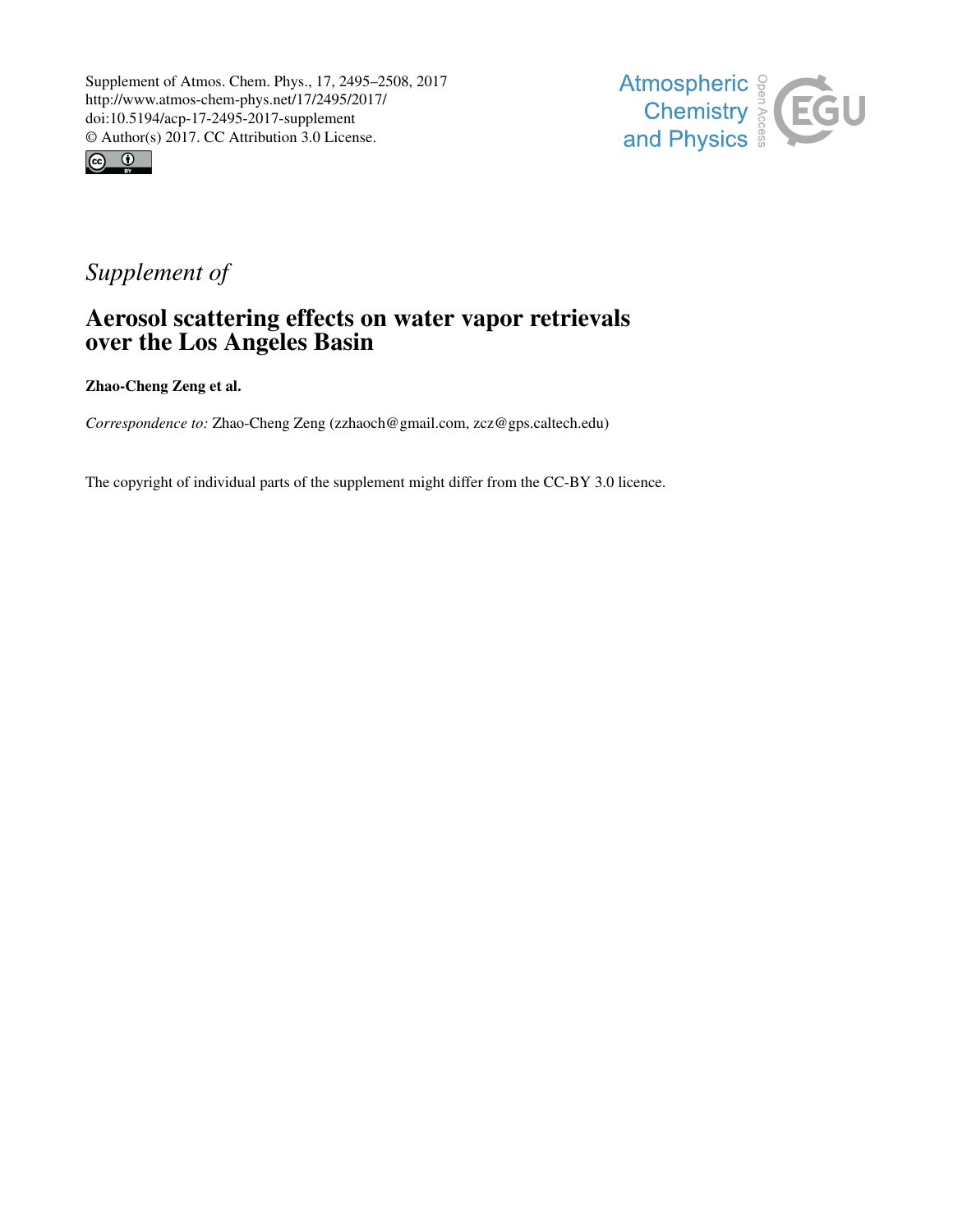

**Figure S1**. Examples from applying linear regression, using the logarithmic form of Ångström exponent law, on the AERONET AOD data at noon time around 13:00, for the 11 different months, selected from the 68 days of data shown in Figure 4 and 7. The blue dots are the AERONET AOD measurements in the seven different bands (340 nm, 380 nm, 440 nm, 500 nm, 870 nm and 1020 nm) and the red line is the linear regression result. Angstrom exponents are also indicated. Please note that both the x- and y-axes is in logarithmic scale.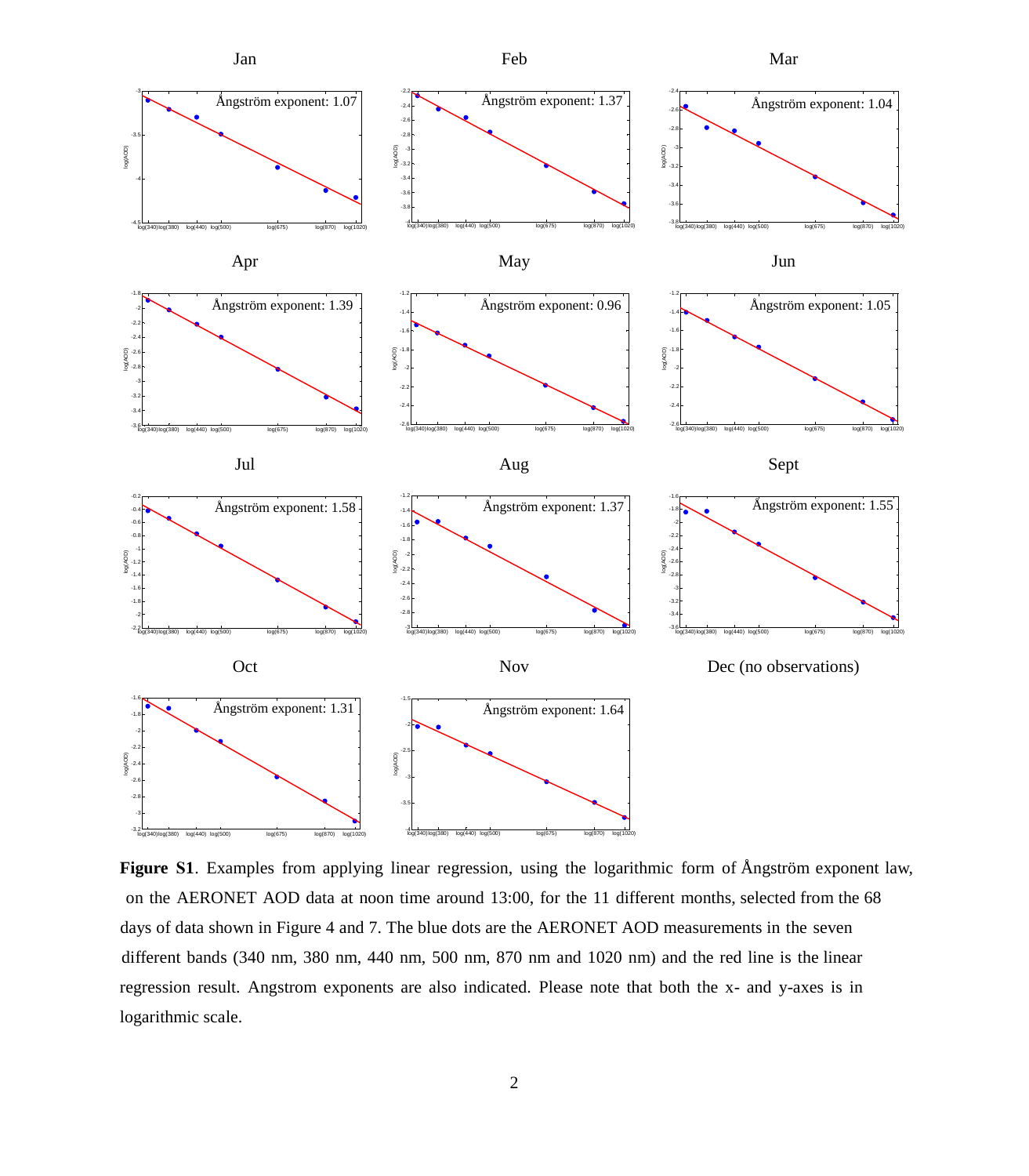

5

**Figure S2.** Schematic diagram of the retrieval algorithm based on the 2S-ESS RT model and Bayesian inversion theory. A detailed description is provided in Section 5.

10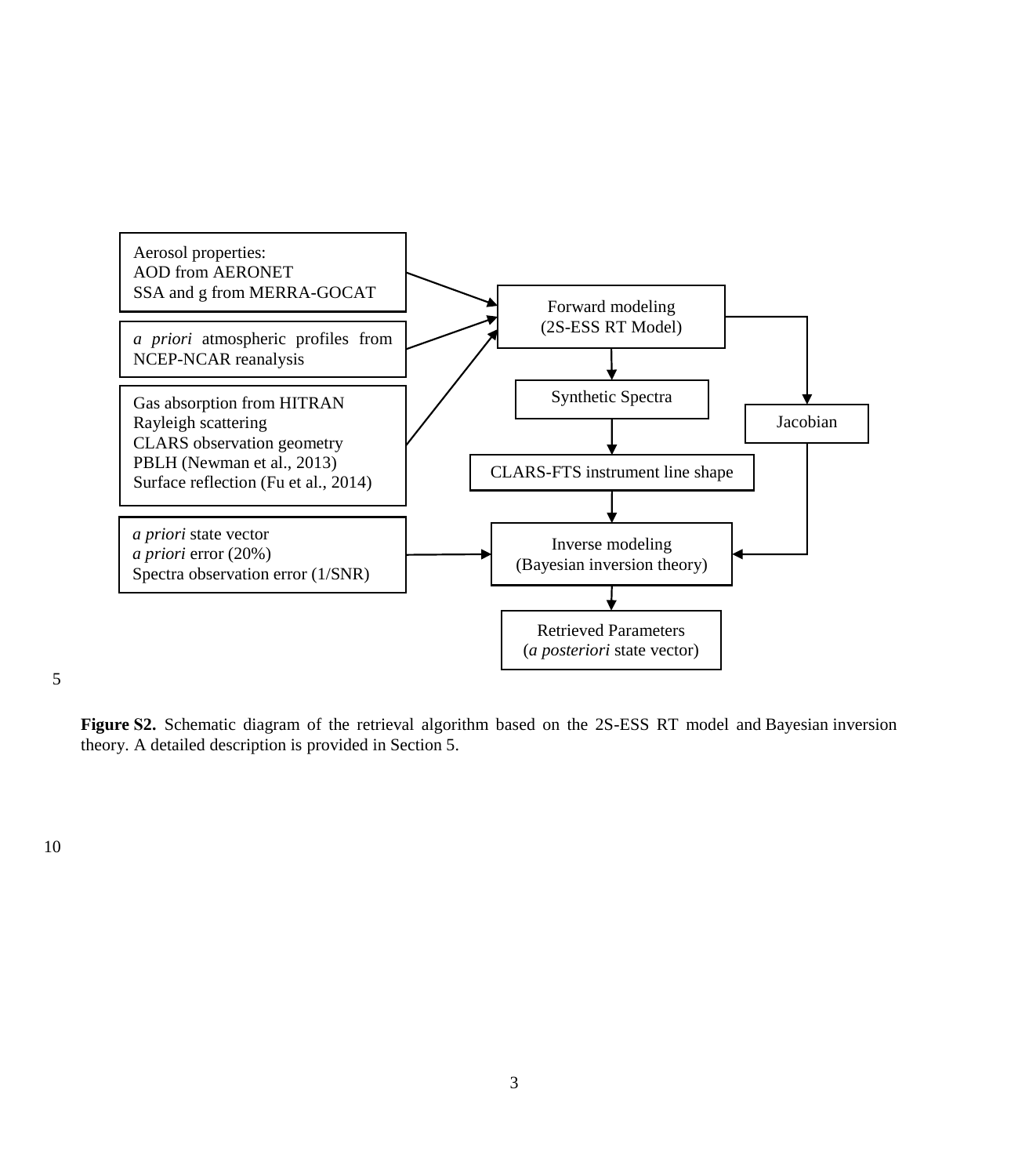

radiance in the 15 chosen bands using 2S-ESS RT model with AOD data from  $L_{\text{max}}$  asing  $L_{\text{max}}$  and  $R_{\text{max}}$  moder with **Figure S3**. Scaling factors for H2O SCDs retrieved from the simulated synthetic spectral AERONET-Caltech on March 01, 2013. This plot is the same as Figure 6(a), except that the mean is not subtracted.